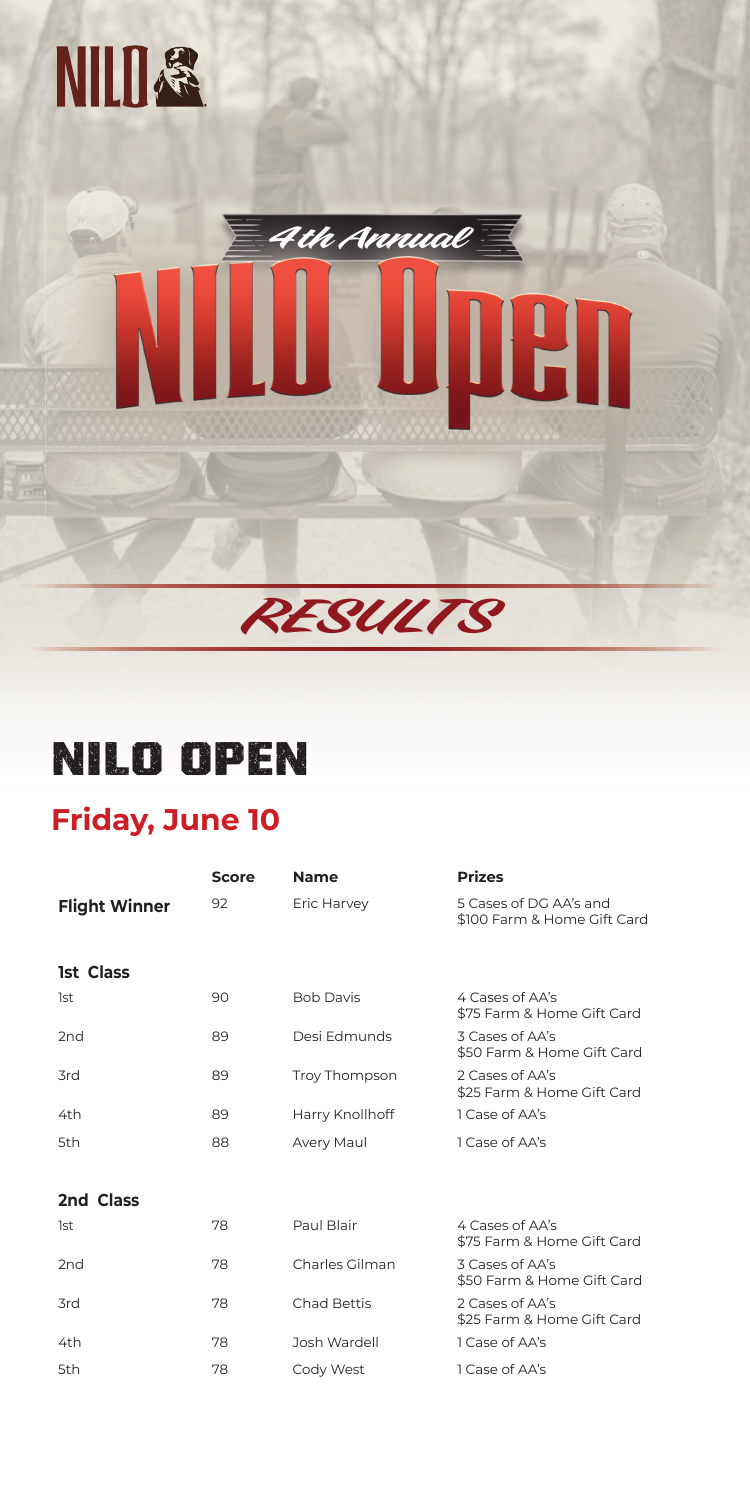## **Saturday, June 11**

|                 |                  | <b>Score</b> | <b>Name</b>          | <b>Prizes</b>                                 |
|-----------------|------------------|--------------|----------------------|-----------------------------------------------|
|                 | <b>3rd Class</b> |              |                      |                                               |
| 1st             |                  | 73           | Dave Dillow          | 4 Cases of AA's<br>\$75 Farm & Home Gift Card |
| 2 <sub>nd</sub> |                  | 73           | <b>Brent Reeder</b>  | 3 Cases of AA's<br>\$50 Farm & Home Gift Card |
| 3rd             |                  | 73           | <b>Bill Lundak</b>   | 2 Cases of AA's<br>\$25 Farm & Home Gift Card |
| 4th             |                  | 73           | Raymond Gress        | 1 Case of AA's                                |
| 5th             |                  | 73           | Glenn Lubenzik       | 1 Case of AA's                                |
|                 | <b>4th Class</b> |              |                      |                                               |
| 1st             |                  | 67           | Parker Rodeley       | 4 Cases of AA's<br>\$75 Farm & Home Gift Card |
| 2 <sub>nd</sub> |                  | 67           | Cap Kovarik          | 3 Cases of AA's<br>\$50 Farm & Home Gift Card |
| 3rd             |                  | 67           | Randy Heibenthal     | 2 Cases of AA's<br>\$25 Farm & Home Gift Card |
| 4th             |                  | 67           | Chris Adams          | 1 Case of AA's                                |
| 5th             |                  | 67           | Nate Richter         | 1 Case of AA's                                |
|                 | <b>5th Class</b> |              |                      |                                               |
| 1st             |                  | 60           | Jim Marr             | 4 Cases of AA's<br>\$75 Farm & Home Gift Card |
| 2 <sub>nd</sub> |                  | 60           | Joe Schmitt          | 3 Cases of AA's<br>\$50Farm & Home Gift Card  |
| 3rd             |                  | 60           | John Stoner          | 2 Cases of AA's<br>\$25 Farm & Home Gift Card |
| 4th             |                  | 59           | Frank Skelon         | 1 Case of AA's                                |
| 5th             |                  | 59           | <b>Brian Doerr</b>   | 1 Case of AA's                                |
|                 | <b>6th Class</b> |              |                      |                                               |
| 1st             |                  | 51           | Victor Olsen         | 4 Cases of AA's<br>\$75 Farm & Home Gift Card |
| 2 <sub>nd</sub> |                  | 51           | Wade Menges          | 3 Cases of AA's<br>\$50 Farm & Home Gift Card |
| 3rd             |                  | 50           | Parker Blakabowy     | 2 Cases of AA's<br>\$25 Farm & Home Gift Card |
| 4th             |                  | 50           | <b>Bill Gallahue</b> | 1 Case of AA's                                |
| 5th             |                  | 50           | George Rendon        | 1 Case of AA's                                |

|                      | <b>Score</b> | <b>Name</b>        | <b>Prizes</b>                                         |
|----------------------|--------------|--------------------|-------------------------------------------------------|
| <b>Flight Winner</b> | 94           | <b>Tom Ruck</b>    | 5 Cases of DG AA's and<br>\$100 Farm & Home Gift Card |
| <b>1st Class</b>     |              |                    |                                                       |
| 1st                  | 94           | Eric Harvey        | 4 Cases of AA's<br>\$75 Farm & Home Gift Card         |
| 2 <sub>nd</sub>      | 94           | <b>Tyler Smith</b> | 3 Cases of AA's<br>\$50 Farm & Home Gift Card         |
| 3rd                  | 92           | Troy Thompson      | 2 Cases of AA's<br>\$25 Farm & Home Gift Card         |
| 4th                  | 91           | Bryan Johnson      | 1 Case of AA's                                        |
| 5th                  | 87           | Desi Edmonds       | 1 Case of AA's                                        |